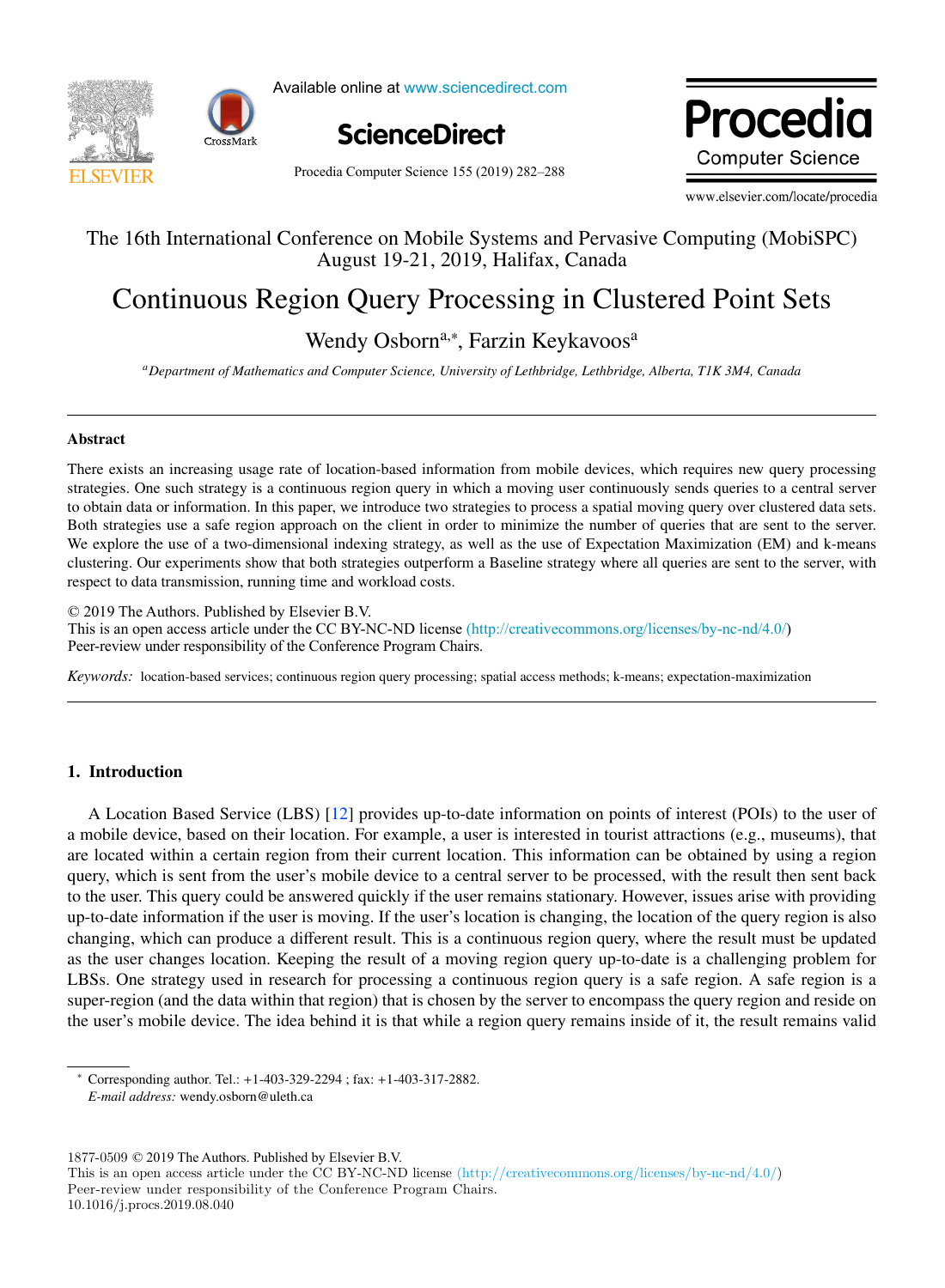and can be processed locally without having to send requests to the server. Several previously proposed strategies for processing a continuous region query use some type of safe region. One limitation among these strategies is not use of clustering. The use of a clustered dataset can help reduce the cost of generating a new safe region, while supporting an incremental strategy to user trajectory processing. Therefore, we propose two strategies for continuous region query processing that take advantage of the clustering of a dataset. Given a clustered dataset, our strategies create a clusterMBR (i.e. cluster minimum bounding rectangle (MBR)) representation for each. Using the clusterMBRs, a safe region (i.e superMBR) is created by locating qualifying clusterMBRs instead of locating qualifying points in a large point set. We explore in the second strategy the use of a spatial index with a more efficient search strategy, in order to improve performance. Our strategies are empirically evaluated against a baseline strategy to show the benefits of using a clustered point set.

#### 2. Related Work

In this section, we provide a summary of existing strategies in the area of continuous query processing, with a focus on continuous region queries in static data sets. Tao et al. [14] use an R-tree for improving search performance. A limitation of this strategy is the repeated "vertical" searching for new co-ordinates. Park et al. [11] propose a "horizontal" search for nearest neighbour objects along a trajectory. A limitation is the user trajectory must be known in advance. Zhang et al. [16] use Retrieve-Influence-Sets (RIS) for forming safe regions for processing both continuous region and nearest neighbour queries. This work also requires the trajectory to be known in advance. Park et al. [10] propose a strategy for broadcast networks where broadcasted results are sorted by location. A limitation with this strategy is that clients must continuously tune-in to the channel in order to obtain results. Wu et al. [15] propose a memory-based strategy that uses a tile-based query index. A limitation with this strategy is identifying the appropriate tile size. Hu et al. [5] use caching to support multiple spatial query types. Their strategy caches on the mobile device results from previous queries and the R-tree nodes that lead to them. The cached partial R-tree is always searched first, before fetching additional objects from the server. Limitations include costly caching overhead and local processing. Jung et al. [6] uses a grid index, where every grid cell contains a minimum bounding rectangle (MBR) that contains the points in the cell. If a query does not overlap the MBR, none of its points will overlap. One limitation is that many cells will be sparse. Lee et al. [7] propose a strategy for reducing the number of required queries by fetching both required and additional complementary objects, using an R-tree. One issue is that repeated searching is still required to obtain enough complementary objects. Two strategies are provided by Al-Khalidi et al. [2, 1]. In [2], a Monte Carlo techinque is proposed for determining irregularly shaped safe regions. In [1] address the issue of identifying when a user will leave a safe region before it happens. Osborn [9] proposed a strategy that used in-structure searching of a spatial index, in order to significantly reduce or eliminate the need to perform repeated searching from the root. The mqrtree [8] is used due to its two-dimensional structure, which allows for better support of in-structure searching. A limitation with this approach is the need to traverse the structure from the current node in order to find the corresponding point set to send to the client. In summary, limitations of the above include: 1) requiring that the user's trajectory be known in advance, or requiring a costly re-build of the safe region, and 2) using a spatial index that uses inefficient search strategies, including traversals. The strategies proposed in the next section use a clustered dataset to help reduce the cost of generating a new safe region, while supporting an incremental strategy to continuous region query processing.

#### 3. Strategies

This section presents our strategies for continuous region query processing. Both use a safe region, referred to as a super minimum bounding rectangle (superMBR) in our work, to reduce the number of queries that must be sent back to the server. We first present some preliminaries namely, the formation of cluster minimum bounding rectangles (clusterMBRs) and superMBRs. Following this, we then present our two strategies.

#### *3.1. ClusterMBRs and the SuperMBR*

A major building block for the superMBR is the clusterMBR. A clusterMBR is the minimum rectangular extent needed to encompass a set of points that form a cluster. After a set of clusters are formed for a point set, each cluster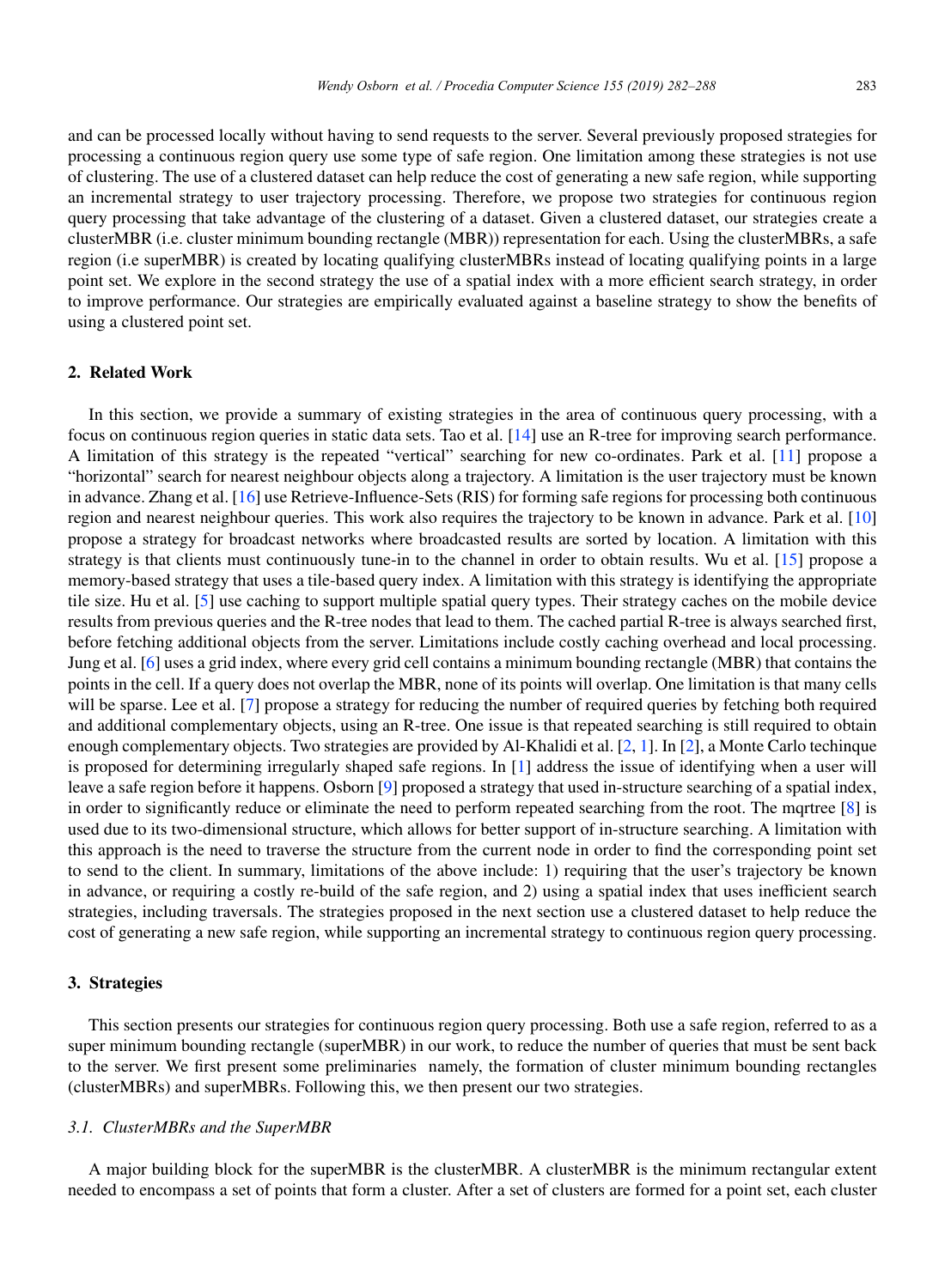| cluster0             | 77.61:  | 141.42: | 4.83:   | 118.32: |
|----------------------|---------|---------|---------|---------|
| cluster1             | 228.24: | 86.18:  | 218.54: | 55.62:  |
| cluster2             | 85.18:  | 56.01:  | 38.69:  | 1.75:   |
| cluster3             | 166.11: | 204.77: | 115.14: | 166.11: |
| cluster4             | 100.89: | 228.24: | 55.62:  | 212.15: |
| cluster4             | 127.78: | 112.75: | 85.50:  | 60.77:  |
| cluster <sub>6</sub> | 212.15: | 154.39: | 177.06: | 100.89: |
| cluster7             | 141.42: | 51.91:  | 131.63: | 4.83:   |

Fig. 1. Cluster MBRs







Fig. 3. First, Second, and Third Query

Fig. 4. New SuperMBR Resulting from Third Query

will have a cluster MBR formed for it, which will serve as a representation of the cluster. Figs. 1 and 2 depict an example set of clusterMBRs for a set of points, and an example set of points for one of those clusterMBRs (namely, Cluster 0). In both figures, the first two values  $(lx, ly)$  are the lower-left corner of an MBR, while the next two values (*hx*, *hy*) are the upper-right corner of the MBR. In the case of Fig. 2, both *x* values and both *y* values are the same, since a point is being represented. Finally, an identifier is provided for the point or cluster MBR. The superMBR will serve as the safe region for our strategy. It is the minimum rectangular extent needed to encompass some superset set of points surrounding a region query. Our approach to creating a superMBR is the following. First, the set of clusterMBRs is searched to identify those that overlap the region query. Then, the superMBR is created by finding the minimum rectangular extent that includes the clusterMBRs. Finally, the clusters corresponding to each chosen clusterMBR are fetched before the superMBR and all fetched points are sent to the client. Using the clusterMBRs as the basis for the superMBR, instead of the point set directly, helps to speed up the process of creating a safe region, as the set of clusterMBRs is significantly smaller than the entire set of point. In addition, no decisions on the size of the superMBR needs to be made, since this ultimately is dictated by the size and location of the clusterMBRs. Fig. 3 shows superMBRs for queries Q1, Q2 and Q3. We start with Q1. Here, we can see that Q1 overlaps the clusterMBRs for clusters 0, 3 and 5. The resulting superMBR encompasses these three clusterMBRs. Therefore, as long as Q1 remains within the bounds of the superMBR, a new query request to the server will not be required.

#### *3.2. Strategies*

We now present the two strategies for continuous region query processing. In the First strategy, the client device sends the first query region request to the server. The server creates a superMBR and corresponding point set to send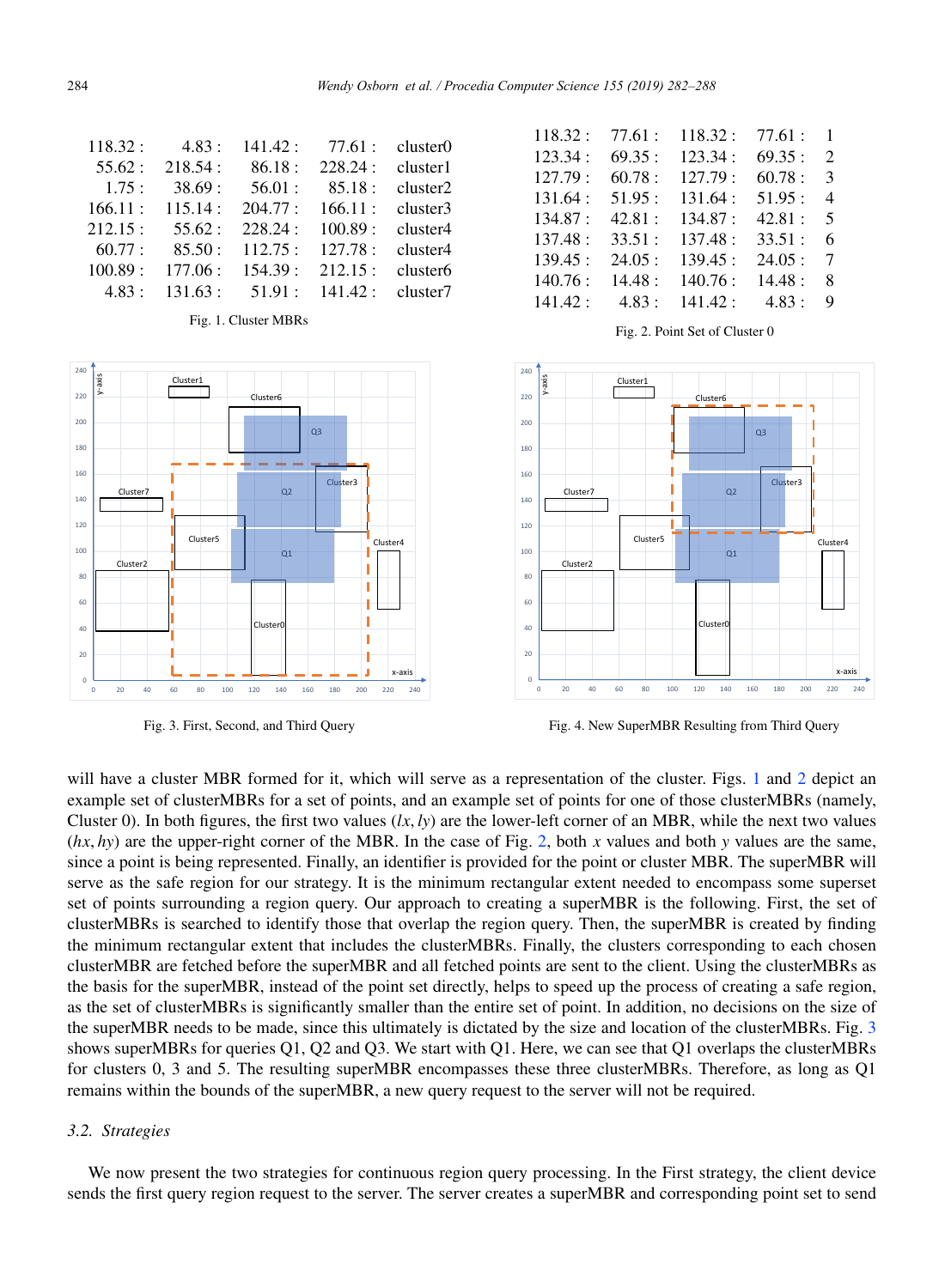

Fig. 5. mqr-tree containing cluster MBRs

back to the client so that query processing can continue on the local device while the query remains in the superMBR. This is carried out using the following strategy: 1) a **linear search** is performed on the set of clusterMBRs to find those that overlap the query region, 2) a superMBR is formed that encompasses the chosen clusterMBRs, 3) the points for each clusterMBR are fetched, and 4) the superMBR and point set are sent to the client.

On the client, the points that reside inside the query region are determined and displayed and sent to the client. For each subsequent update to the query region on the client, the query region will be processed by one of the following options. First, if the updated query region still resides fully inside of the current superMBR, then the result can be produced on the client, and no request needs to be sent to the server. Otherwise, the subset of points on the client is no longer guaranteed to be complete for the query, so a new region query request needs to be sent to the server in order to receive an updated superMBR and corresponding point set. To illustrate, we present a short example that shows the above strategy. This is depicted in Figs. 3, and 4. Fig. 3 (back in Section 3.1) shows the first part of the strategy, where query Q1 is sent to the server, and a superMBR (and corresponding point set) is identified and sent back to the client. Then the query region is updated, which results in query Q2. As we can see, Q2 still resides within the existing superMBR, so its result can be processed locally on the client, and no call to the server is necessary. The next updated query region, Q3, is evaluated on the client. As we can see here, Q3 does not fully reside within the existing superMBR on the client, so Q3 needs to be sent to the server. A new superMBR (shown in Fig. 4) and corresponding point set is found on the server and sent to the client, so that the result for Q3 can now be processed.

One limitation with the First strategy is that a linear search is used to find the clusterMBRs that overlap the query region. Although the set of clusterMBRs is significantly smaller than the set of points, further reducing the cost of the linear search would be ideal. In the Second Strategy, we use a spatial index  $[3, 13]$  in place of a linear search, in order to attempt to speed up this part of the server-side operation. The spatial index is used to index the clusterMBRs. The query region is applied directly in the region search strategy employed by the chosen spatial index, in order to identify clusterMBRs that overlap the query region. The remainder of the strategy forming the superMBR, fetching the corresponding points for each chosen clusterMBR, and local processing on the client whenever possible are identical to those in the First Strategy. For our work, we chose the mqrtree spatial index [8] for indexing the clusterMBRs. The mqrtree has been shown to outperform an existing benchmark strategy with respect to region query processing performance when indexing rectangular regions. More information on the mqrtree algorithms can be found in [8]. Fig. 5 shows the mqrtree for the clusterMBRs in Fig. 1.

#### 4. Evaluation

In this section we present the details on the method and results of our evaluation. We compare both strategies with a baseline strategy, in which all queries are automatically sent to the server. We conduct four sets of evaluations: varying both the number of points and their distribution (case 1), varying the size of the region query (case2), varying the clustering algorithm used to initially cluster the points (case 3), and varying the number of clusters formed from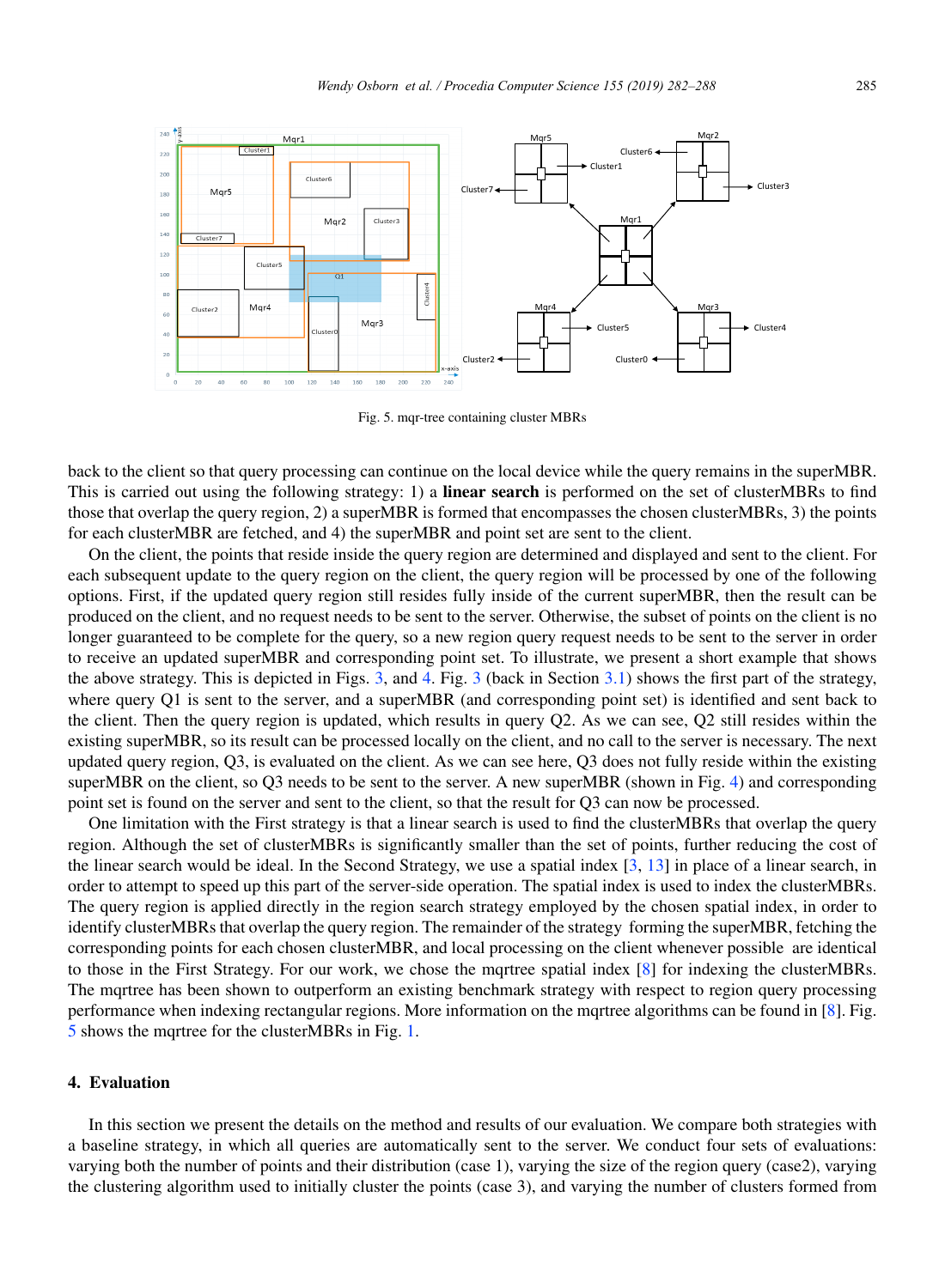| Data Set   | Strategy $1&&2$ | <b>Baseline</b> |
|------------|-----------------|-----------------|
| $up_500$   | 25,875          | 72,021          |
| $up_1000$  | 34,589          | 219,961         |
| $up\_5000$ | 212,259         | 2,825,459       |
| up_10000   | 410,451         | 7,046,400       |
| up_50000   | 1,907,491       | 86,354,214      |
| up_100000  | 5,242,546       | 241,698,953     |
| ep_500     | 38,683          | 64,802          |
| ep_1000    | 48,962          | 158,205         |
| ep_5000    | 232,480         | 1,756,012       |
| $ep_10000$ | 465.641         | 4,715,655       |
| ep_50000   | 2,360,457       | 60,683,301      |
| ep_100000  | 4.754.561       | 174,099,942     |

Table 1. Case 1 - Data Transmission Cost

Table 2. Case 1 - Running Time

| Data Set  | Strategy1 | Strategy <sub>2</sub> | <b>Baseline</b> |
|-----------|-----------|-----------------------|-----------------|
| $up_500$  | 69.7      | 206.0                 | 212.9           |
| up_1000   | 52.7      | 127.5                 | 345.3           |
| up_5000   | 221.8     | 276.9                 | 1308.1          |
| up_10000  | 519.8     | 554.3                 | 3042.9          |
| up_50000  | 4480.4    | 4386.1                | 45020.0         |
| up_100000 | 14645.2   | 14625.7               | 156163.6        |
| ep_500    | 147.1     | 392.1                 | 210.0           |
| ep_1000   | 154.0     | 432.3                 | 336.6           |
| ep_5000   | 243.8     | 384.9                 | 1282.6          |
| ep_10000  | 458.1     | 517.5                 | 2262.6          |
| ep_50000  | 3445.5    | 3358.6b               | 34732.6         |
| ep_100000 | 9101.8    | 9023.1                | 136944.8        |

the point set (case 4). For each variation of each evaluation, we execute it 10 times and take the average of the results. We record the following data: 1) the data transmission cost, in bytes (4 bytes for integer, 8 bytes for floating point number, and 1 byte per character); 2) the running time on the server, in milliseconds; and 3) the number of times a request for a new result must be made by the client. Our experiments used simulated point sets. We created several sets of *n* points, where each set occupies a region of  $\sqrt{n} \times \sqrt{n}$ . Altogether, we use 18 sets of points. Six sets contains 500, 1,000, 5,000, 10,000, 50,000, and 100,000 points respectively with a random distribution, and six sets with the same number of points respectively and an exponential (i.e., skewed) distribution. The remaining six sets are the query sets, with each corresponding to a specific set size. The number of points in each query set is  $\sqrt{n}$  minus the beginning and end points, with the query points proceeding diagonally across the  $\sqrt{n} \times \sqrt{n}$  space. Therefore, the number of queries for 500, 1,000, 5,000, 10,000, 50,000, and 100,000 points are 19, 28, 63, 89, 198 and 283 respectively. For clustering, we used both *k*-means and Expectation-Maximization (EM) [4] from the data mining package WEKA<sup>1</sup>, due to its stable implementation of algorithms and our familiarity with the software.

#### *4.1. Results*

For case 1, we varied the number of points in the point set and the distribution of the points. We used the *k*-means clustering algorithm to form 10 clusters for each data set, and a query region size of 10% of the data space. Tables 1 and 2 depict the data transmission and running time costs respectively. We see in Table 1 that the amount of data that must be transmitted between the client and server does increase as the number of points in the point set increases, for both random and exponential distributions. However, the increase is more gradual than that for the baseline strategy, where the increase is between approximately three times and 50 times that produced by the proposed strategies. Next, we see in Table 2 that the running time is similar for both proposed strategies in the larger points sets, and significantly lower than the baseline. For the smaller point sets, we see that the baseline outperforms in some cases, and the First Strategy outperforms in some cases. This is due to the need to re-construct the mqrtree before it can be searched. With a different implementation, the cost for the Second Strategy is expected to be lower. Finally, with respect to the number of queries being sent from the client (not shown due to space limitations), we fount that for the uniform point sets, we have between 3-5 being sent, regardless of the overall number of queries and points. This is due to the choice of a 10% query size and a constant number (10) of clusters (and clusterMBRs). The resulting superMBRs are expected to be larger, and therefore fewer query requests are needed.

For case 2, we varied the query region size between 2.5%, 5%, 7.5% and 10% of the data space. We used the uniform 10,000 point set and *k*-means clustering algorithm to form 10 clusters. Figs. 3 and 4 depict the data transmission and running time costs of this set of tests. With respect to the number of query requests being made from the

<sup>1</sup> https://www.cs.waikato.ac.nz/ml/weka/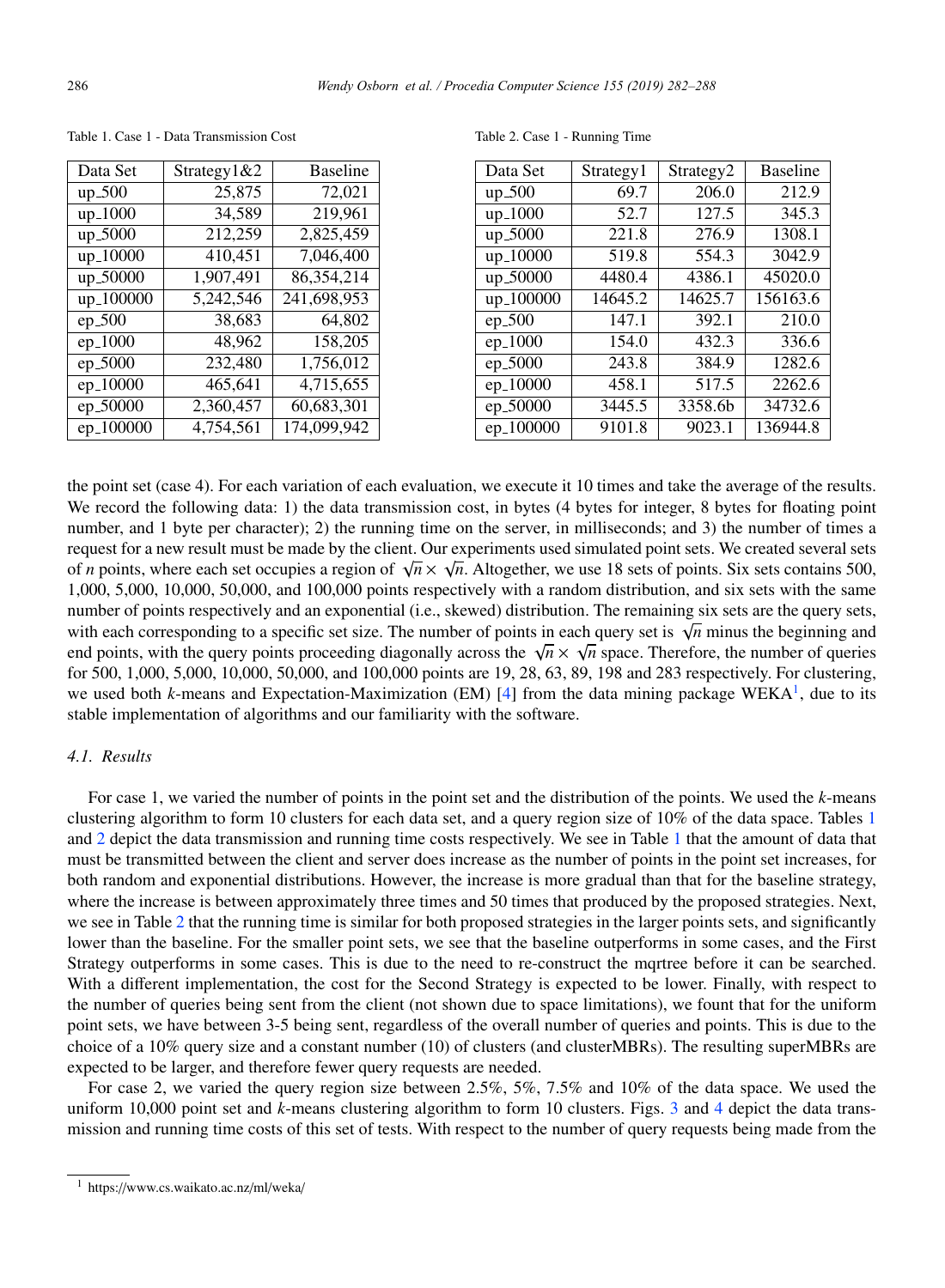Table 3. Case 2 - Data Transmission Cost

| Query Size | Strategy1&2 | <b>Baseline</b> |
|------------|-------------|-----------------|
| 2.5%       | 361.741     | 4,843,943       |
| 5%         | 450,139     | 5,546,478       |
| $7.5\%$    | 410,451     | 6,432,801       |
| 10%        | 410,451     | 7,046,400       |

Table 5. Case 3 - Data Transmission Cost

| Clustering       | Strategy $1&2$ | <b>Baseline</b> |
|------------------|----------------|-----------------|
| k-means          | 410.451        | 7,046,400       |
| EM (Default)     | 382.997        | 11,671,734      |
| EM (10 clusters) | 521,994        | 12,161,479      |

Table 7. Case 4 - Data Transmission Cost

| #Clusters | Strategy1&2 | <b>Baseline</b> |
|-----------|-------------|-----------------|
| 10        | 410451      | 7046400         |
| 20        | 292403      | 4657477         |
| 30        | 326414      | 3671007         |
| 40        | 297886      | 3077296         |
| 50        | 279961      | 2824144         |
| 60        | 271116      | 2282195         |
| 70        | 264043      | 2166773         |
| 80        | 247185      | 2020092         |
| 90        | 255611      | 1951831         |
| 100       | 256157      | 1852408         |

Table 4. Case 2 - Running Time

| Query Size | Strategy1 | Strategy <sub>2</sub> | <b>Baseline</b> |
|------------|-----------|-----------------------|-----------------|
| 2.5%       | 161.3     | 251.3                 | 1660.5          |
| 5%         | 259.2     | 321.2                 | 1997.2          |
| 7.53%      | 377.5     | 411.0                 | 2533.7          |
| 10%        | 526.7     | 556.5                 | 3024.0          |

Table 6. Case 3 - Running Time

| Clustering       | Strategy1 | Strategy <sub>2</sub> | <b>Baseline</b> |
|------------------|-----------|-----------------------|-----------------|
| k-means          | 529.8     | 548.3                 | 3028.4          |
| EM (Default)     | 302.8     | 322.8                 | 3689.0          |
| EM (10 clusters) | 591.6     | 621.1                 | 3752.1          |

Table 8. Case 4 - Running Time

| #Clusters | Strategy1 | Strategy <sub>2</sub> | <b>Baseline</b> |
|-----------|-----------|-----------------------|-----------------|
| 10        | 510.0     | 533.6                 | 2947.9          |
| 20        | 526.5     | 549.6                 | 2757.0          |
| 30        | 687.3     | 698.2                 | 2490.3          |
| 40        | 694.0     | 713.3                 | 2391.5          |
| 50        | 684.2     | 737.5                 | 2394.4          |
| 60        | 772.2     | 823.9                 | 2267.1          |
| 70        | 715.3     | 752.0                 | 2247.9          |
| 80        | 686.8     | 731.4                 | 2256.8          |
| 90        | 721.1     | 771.3                 | 2276.2          |
| 100       | 679.7     | 718.1                 | 2165.1          |

client (again not shown due to space limitations), we found that between 4-5 queries are being issued, regardless of the size of the query. We feel this is related to the results in Fig. 3, which also shows that the amount of data being transmitted by the proposed strategies is not significantly changing, despite the query size. This is due to the constant number of clusterMBRs that exist. Even though the query size is changing, the resulting superMBRs being generated are not, since the setup of the clusterMBRs is constant. In particular, for the 7.5% and 10% cases, both values are the same. Therefore, overlap is taking place between the queries and the same clusterMBRs. Regardless, we still see that both strategies outperform the baseline, which is showing an increase in data transmission costs. Next, we see in Fig. 4 that the running time for all strategies increases as the query size increases. For the Second Strategy, this is occurring due to the mqrtree search strategy a larger query region may overlap more non-leaf MBRs in the index, and therefore processing will take longer. In addition, the cost of building the tree in being incorporated, and with this being removed, it is expected that this cost will be lower than that for the First Strategy. However, it is unclear why the costs are increasing for the First Strategy since the data transmission cost is not increasing and the linear search must be performed across all clusterMBRs. This needs to be further investigated.

For case 3, we vary the clustering strategy. Both *k*-means and Expectation-Maximization (EM) clustering are used. For EM, we use both the "default" setting of 7 clusters, and a manual setting of 10 clusters. The uniformly distributed 10,000 point set is used, and the query size is set to 10% of the data space. Figs. 5 and 6 depict the results of the data transmission and running time costs. We also found that the number of queries being set to the server is between 3-4. We find in both figures that the EM (default) provided the best setting. Since we use WEKA for clustering, it finds the best default clustering using cross-validation. Therefore, it is producing one that results in the lowest data transmission and running time costs.